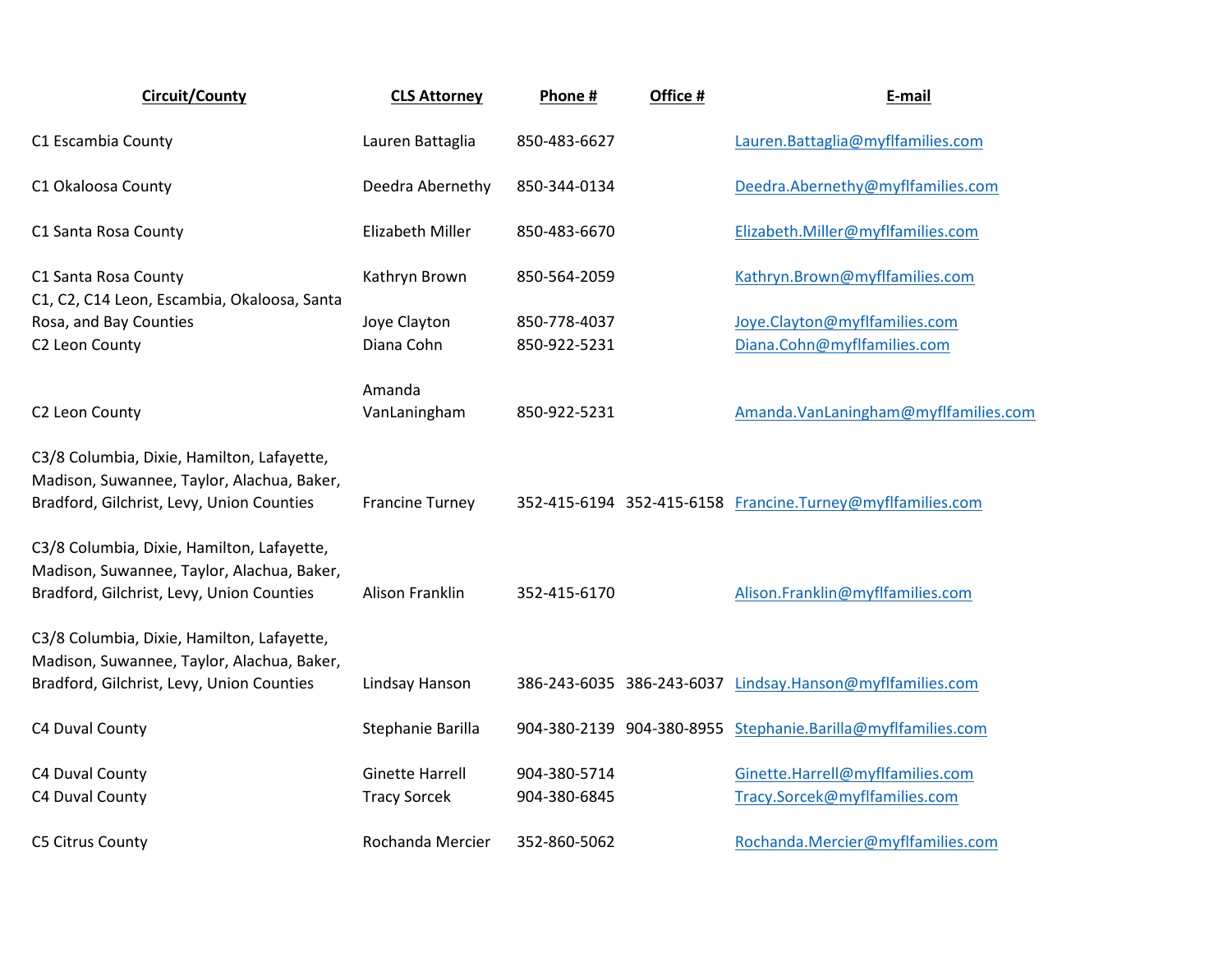| <b>C5 Marion County</b>                                                                                                                                              | <b>Brenda Summers</b><br><b>Burnside</b>             | 352-512-6084                                                           | Brenda.Burnside@myflfamilies.com                                                                 |
|----------------------------------------------------------------------------------------------------------------------------------------------------------------------|------------------------------------------------------|------------------------------------------------------------------------|--------------------------------------------------------------------------------------------------|
| <b>C5 Marion County</b><br>C5 Sumter & Hernando Counties                                                                                                             | Kelsey Burnette<br><b>Richard Gish</b>               | 352-330-5516<br>352-330-5608                                           | Kelsey.Burnette@myflfamilies.com<br>Richard.Gish@myflfamilies.com                                |
| C5 Tavares County<br>C6 Pinellas/Pasco Counties                                                                                                                      | Nickole Frederick<br>Karen Hill                      | 352-609-6039<br>727-453-7054                                           | Nickole.Frederick@myflfamilies.com<br>Karen.Hill@myflfamilies.com                                |
| C7 Putnam County                                                                                                                                                     | <b>Annette Pitts</b>                                 |                                                                        | 386-643-6116 386-643-6121 Annette.Pitts@myflfamilies.com                                         |
| C3/8, C4, C7 Volusia, Columbia, Dixie,<br>Hamilton, Lafayette, Madison, Suwannee,<br>Taylor, Alachua, Baker, Bradford, Gilchrist,<br>Levy, Union, and Duval Counties | George Beckwith                                      | 386-481-9358                                                           | George.Beckwith@myflfamilies.com                                                                 |
| C7 Volusia County<br>C7 Volusia County<br>C7 Volusia County                                                                                                          | Jonathan Growick<br>Lisa Dawson<br><b>Eric Emery</b> | 386-481-9359 386-481-9358<br>386-481-9401<br>386-481-9265 386-624-0110 | Jonathan.Growick@myflfamilies.com<br>Lisa.Dawson@myflfamilies.com<br>Eric.Emery@myflfamilies.com |
| C9, C10, C18 Orange, Polk, Seminole, Brevard,<br><b>Osceola Counties</b><br>C9 Orange County                                                                         | Karlene Cole-Palmer<br>George Lytle                  | 407-317-7069<br>407-317-7418                                           | Karlene.Palmer@myflfamilies.com<br>George.Lytle@myflfamilies.com                                 |
| C9 Orange County                                                                                                                                                     | Kirsten Teany                                        | 407-563-2446                                                           | Kirsten.Teany@myflfamilies.com                                                                   |
| C9 Orange County                                                                                                                                                     | <b>Christy Fisher</b>                                | 407-317-7964                                                           | Christy.Fisher@myflfamilies.com                                                                  |
| C9 Osceola County                                                                                                                                                    | Raquel Ramos                                         | 321-442-8505                                                           | Raquel.Ramos@myflfamilies.com                                                                    |
| C10 Polk County                                                                                                                                                      | Mercy Hermida                                        | 863-578-1736                                                           | Mercy.Hermida@myflfamilies.com                                                                   |
| C10 Polk County                                                                                                                                                      | Rizpah Butler-<br><b>Brannon</b>                     | 863-578-1714                                                           | Rizpah.Brannon@myflfamilies.com                                                                  |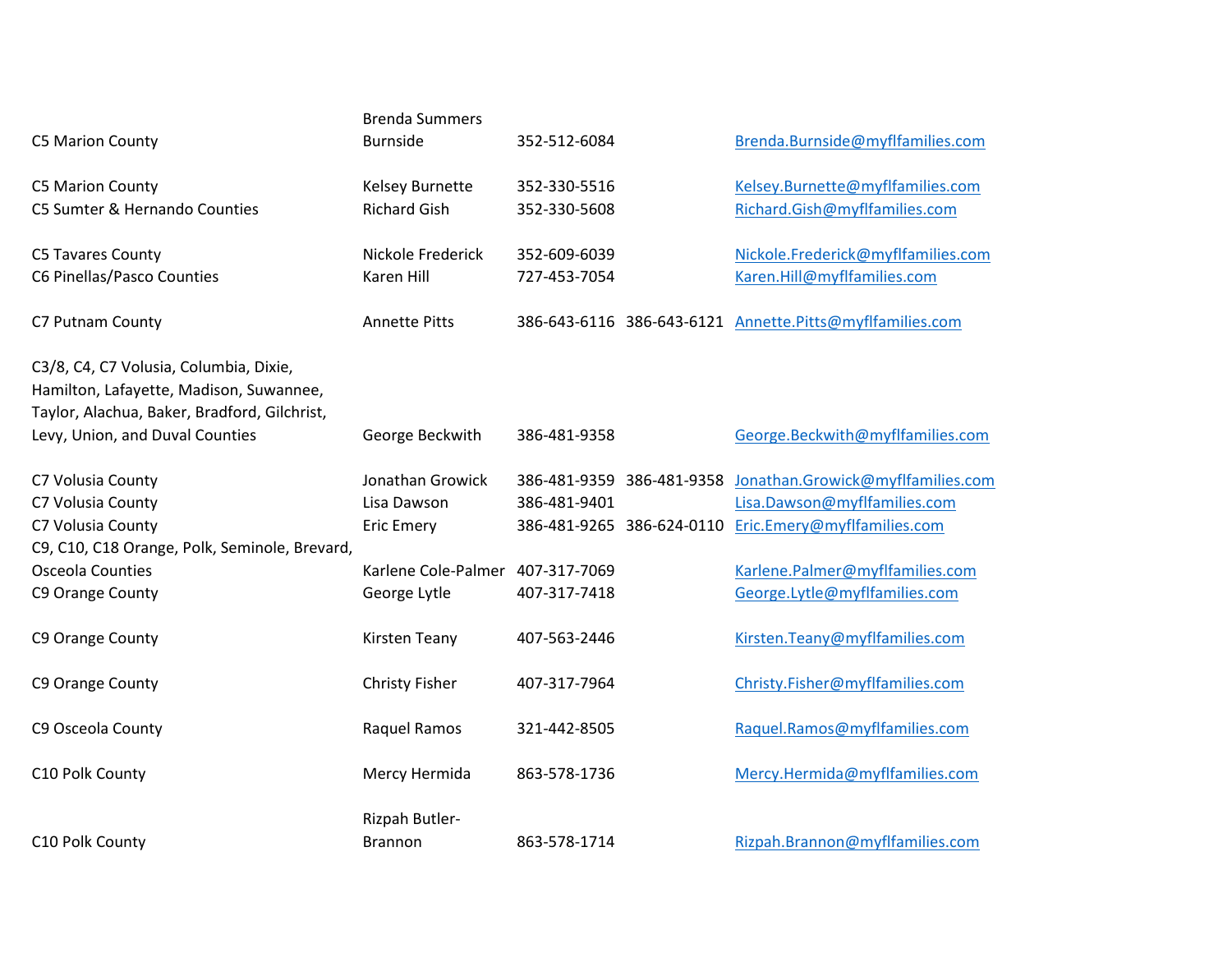| C10 Polk County                                                 | Lisa Boemmel                          | 863-578-1763                 | Lisa.Boemmel@myflfamilies.com                                        |
|-----------------------------------------------------------------|---------------------------------------|------------------------------|----------------------------------------------------------------------|
| C11, C16 Miami-Dade and Monroe Counties                         | Clarissa Cabreja                      | 786-257-5297                 | Clarissa.Cabreja@myflfamilies.com                                    |
| C11, C16 Miami-Dade and Monroe Counties                         | Jay Braun                             | 786-257-5028                 | Jay.Braun@myflfamilies.com                                           |
| C11 Miami-Dade County                                           | Phillippa Hitchins                    | 786-257-5049                 | Phillippa.Hitchins@myflfamilies.com                                  |
| C11 Miami-Dade County                                           | <b>Barbara Galvez</b><br>Katherine    | 786-257-5023                 | Barbara.Galvez@myflfamilies.com                                      |
| C11 Miami-Dade County                                           | Zubizarreta                           | 786-257-5053                 | Katherine.Zubizarreta@myflfamilies.com                               |
| C11 Miami-Dade County<br>C11 Miami-Dade County                  | Marcia Neverusky<br>Keyla Bade        | 786-257-5039<br>786-257-5011 | Marcia.Neverusky@myflfamilies.com<br>Keyla.Bade@myflfamilies.com     |
| C11 Miami-Dade County                                           | Vladimir Garcia                       | 786-257-5025                 | Vladimir.Garcia@myflfamilies.com                                     |
| C11 Miami-Dade County<br>C12 Manatee, Sarasota, Pinellas/Pasco, | Grainne O'Sullivan                    | 786-257-5074                 | Grainne.O'Sullivan@myflfamilies.com                                  |
| Hillsborough, Lee, and Collier Counties                         | Robin Jensen                          | 941-527-4290                 | Robin.Jensen@myflfamilies.com                                        |
| C12 Manatee County                                              | <b>Pauline Black</b><br>Stephanie     | 941-527-4283                 | Pauline.Black@myflfamilies.com                                       |
| C12 Manatee County                                              | Zimmerman                             | 941-527-4828                 | Stephanie.Zimmerman@myflfamilies.com                                 |
| C12 Sarasota and Manatee Counties<br>C12 Sarasota County        | <b>Andrew Chiang</b><br>Cheryl Fuller | 941-527-4282<br>941-554-1720 | Andrew.Chiang@myflfamilies.com<br>Cheryl.Fuller@myflfamilies.com     |
| C13 Hillsborough County<br>C13 Hillsborough County              | Stephanie Bergen<br><b>Bill Navas</b> | 813-272-0407<br>813-272-0407 | Stephanie.Bergen@myfloridalegal.com<br>Bill.Navas@myfloridalegal.com |
| C13 Hillsborough County                                         | Jill Adams                            | 813-272-0407                 | Jill.Adams@myfloridalegal.com                                        |
| C13 Hillsborough County                                         | <b>Tiffany Short</b>                  | 813-272-0407                 | Tiffany.Short@myfloridalegal.com                                     |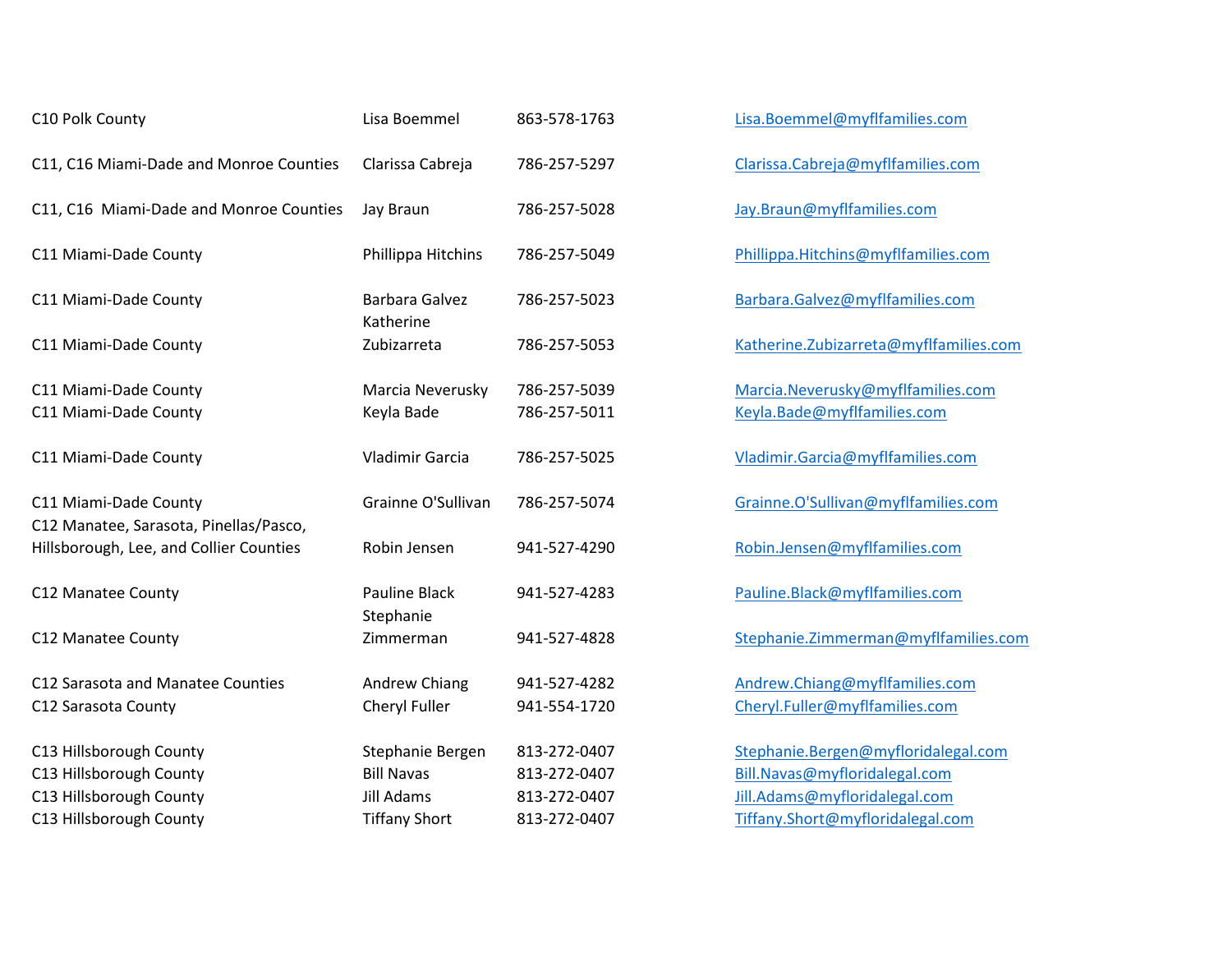| C13 Hillsborough County                                                                              | Ivy Pereira Rollins                          | 813-272-0407                 | Ivy.Rollins@myfloridalegal.com                                     |
|------------------------------------------------------------------------------------------------------|----------------------------------------------|------------------------------|--------------------------------------------------------------------|
| C14 Bay County<br>C14 Bay County                                                                     | Rebecca Krinsky<br>Patrick King              | 850-872-7670<br>850-872-7670 | Rebecca.Krinsky@myflfamilies.com<br>Patrick.King@myflfamilies.com  |
| C15 Palm Beach, Indian River, Martin,<br>Okeechobee, St. Lucie, and Broward Counties Alicia Castillo |                                              | 561-227-6706                 | Alicia.Castillo@myflfamilies.com                                   |
| C15 Palm Beach County<br>C15 Palm Beach County                                                       | Daniel Lieberman<br>Joshua Smith             | 561-227-6699<br>561-227-6700 | Daniel.Lieberman@myflfamilies.com<br>Joshua.Smith@myflfamilies.com |
| C15 Palm Beach County                                                                                | Damia Gordon                                 | 561-227-6775                 | Damia.Gordon@myflfamilies.com                                      |
| C15 Palm Beach County                                                                                | Linda Roberts                                | 561-227-6739                 | Linda.Roberts@myflfamilies.com                                     |
| C15 Palm Beach County                                                                                | Donna Johnson                                | 561-450-1822                 | Donna.Johnson@myflfamilies.com                                     |
| C15 Palm Beach County<br>C16 Monroe County                                                           | Caitilin Salazer-Reid<br><b>Susan Glancy</b> | 561-227-6691<br>305-293-6331 | Caitilin.Reid@myflfamilies.com<br>Susan.Glancy@myflfamilies.com    |
| C17 Browad County                                                                                    | <b>Stacey Blume</b>                          | 954-712-4797                 | Stacey.Blume@myfloridalega.com                                     |
| C17 Browad County                                                                                    | Sara Horowitz                                | 954-712-4805                 | Sara.Horowitz@myflfamilies.com                                     |
| C17 Browad County<br>C17 Browad County                                                               | Martha Hurtado<br>Lisa Glick                 | 954-712-4814<br>954-712-4813 | Martha.Hurtado@myflfamilies.com<br>Lisa.Glick@myflfamilies.com     |
| C17 Browad County                                                                                    | Ralph Damato                                 | 954-712-4793                 | Ralph.Damato@myflfamilies.com                                      |
| C17 Browad County                                                                                    | Cindy Bruschi                                | 954-712-4798                 | Cindy.Bruschi@myflfamilies.com                                     |
| C18 Brevard County                                                                                   | Cassandra Elken                              | 321-504-0917                 | Cassandra.Elken@myflfamilies.com                                   |